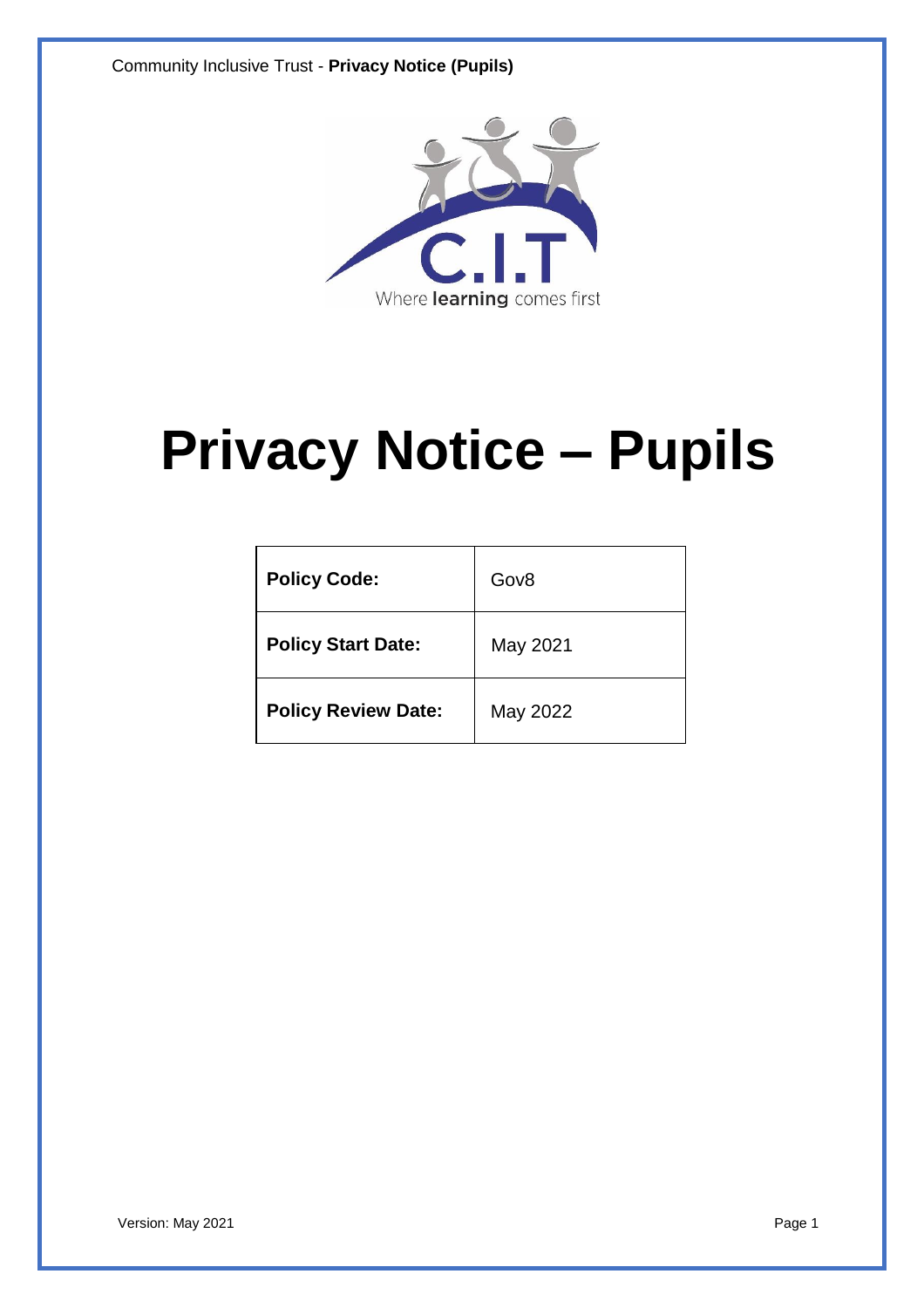# **1. Introduction**

We collect and hold personal information relating to our pupils and may also receive information about them from their previous school. The school uses and processes pupil information within the remit of the Regulation (EU) 2016/679 (General Data Protection Regulation), referred to throughout this statement as the GDPR.

## **2. The categories of pupil information that we collect, hold and share include:**

- Personal information (such as name, unique pupil number and address, gender);
- Characteristics (such as ethnicity, language, nationality, country of birth and free school meal eligibility);
- Attendance information (such as sessions attended, number of absences and absence reasons);
- Assessment information (such as internal tests, pupils' progress information and examination results);
- Medical information (such as allergies to food, medication a student may require and medical incidents that have occurred inside or outside school that may affect learning);
- Special Educational Needs and Disabilities information (such as specific learning difficulties, specific medical needs and previous learning or medical needs);
- Behavioural information (such as rewards, achievements, incident slips and exclusions);
- Post-16 information (such as destinations data).

# **3. Why we collect and use this information**

We use the pupil data:

- To support pupil learning;
- To monitor and report on pupil progress;
- To provide appropriate care and guidance;
- To assess the quality of our services;
- To comply with the law regarding data sharing.

## **4. The lawful basis on which we process this information**

We collect and use pupil information under Article 6(1c and 1e) and Article 9(1, 2b and 2f) of the GDPR; this enables the school to process information such as assessments, special educational needs requests, Departmental Censuses under the Education Act 1996, examination results and other such data processes that relate educational data to the individual within the requirements for the school to provide education for the individual.

## **5. Collecting pupil information**

Whilst the majority of pupil information you provide to us is mandatory, some of it is provided to us on a voluntary basis. In order to comply with the General Data Protection Regulation, we will inform you whether you are required to provide certain pupil information to us or if you have a choice in this.

## **6. Storing pupil data**

We hold pupil data in line with our Data Retention Guidelines, which are available upon

Version: May 2021 **Page 2**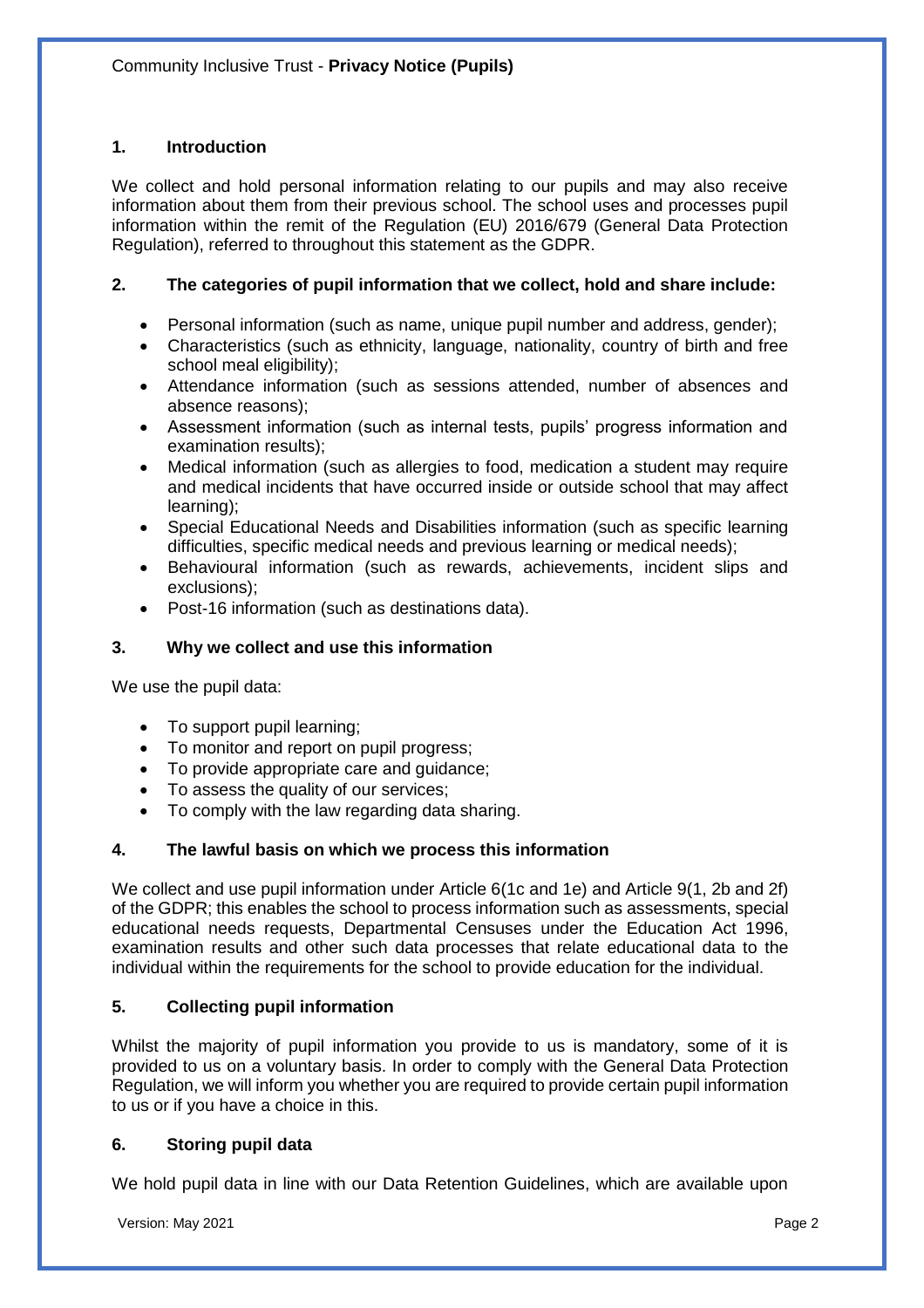request.

## **7. Who we share pupil information with**

We routinely share pupil information with:

- Schools that the pupils attend after leaving us;
- Local Authorities;
- The Department for Education (DfE);
- The School Nursing Team;
- The National Health Service;
- Our Careers Advisory Service;
- Our Educational Welfare Service.

# **8. Why we share pupil information**

We do not share information about our pupils with anyone without consent unless the law and our policies allow us to do so.

We share pupils' data with the Department for Education (DfE) on a statutory basis. This data sharing underpins school funding and educational attainment policy and monitoring.

We are required to share information about our pupils with the (DfE) under regulation 5 of The Education (Information About Individual Pupils) (England) Regulations 2013.

## **9. Data collection requirements**

To find out more about the data collection requirements placed on us by the Department for Education (for example, via the school census), go to: <https://www.gov.uk/education/data-collection-and-censuses-for-schools>

## **10. Youth support services**

## **Pupils aged 13+**

Once our pupils reach the age of 13, we also pass pupil information to Local Authorities and/or provider of youth support services as they have responsibilities in relation to the education or training of 13-19 year olds under section 507B of the Education Act 1996.

This enables them to provide services as follows:

- Youth support services:
- Careers advisers;
- Post-16 education and training providers.

A parent or guardian can request that only their child's name, address and date of birth is passed to their Local Authority or provider of youth support services by informing us. This right is transferred to the child/pupil once he/she reaches the age of 16.

For more information about services for young people, please visit the relevant Local Authority website.

## **Pupils aged 16+**

We will also share certain information about pupils aged 16+ with Local Authorities and/or provider of youth support services as they have responsibilities in relation to the education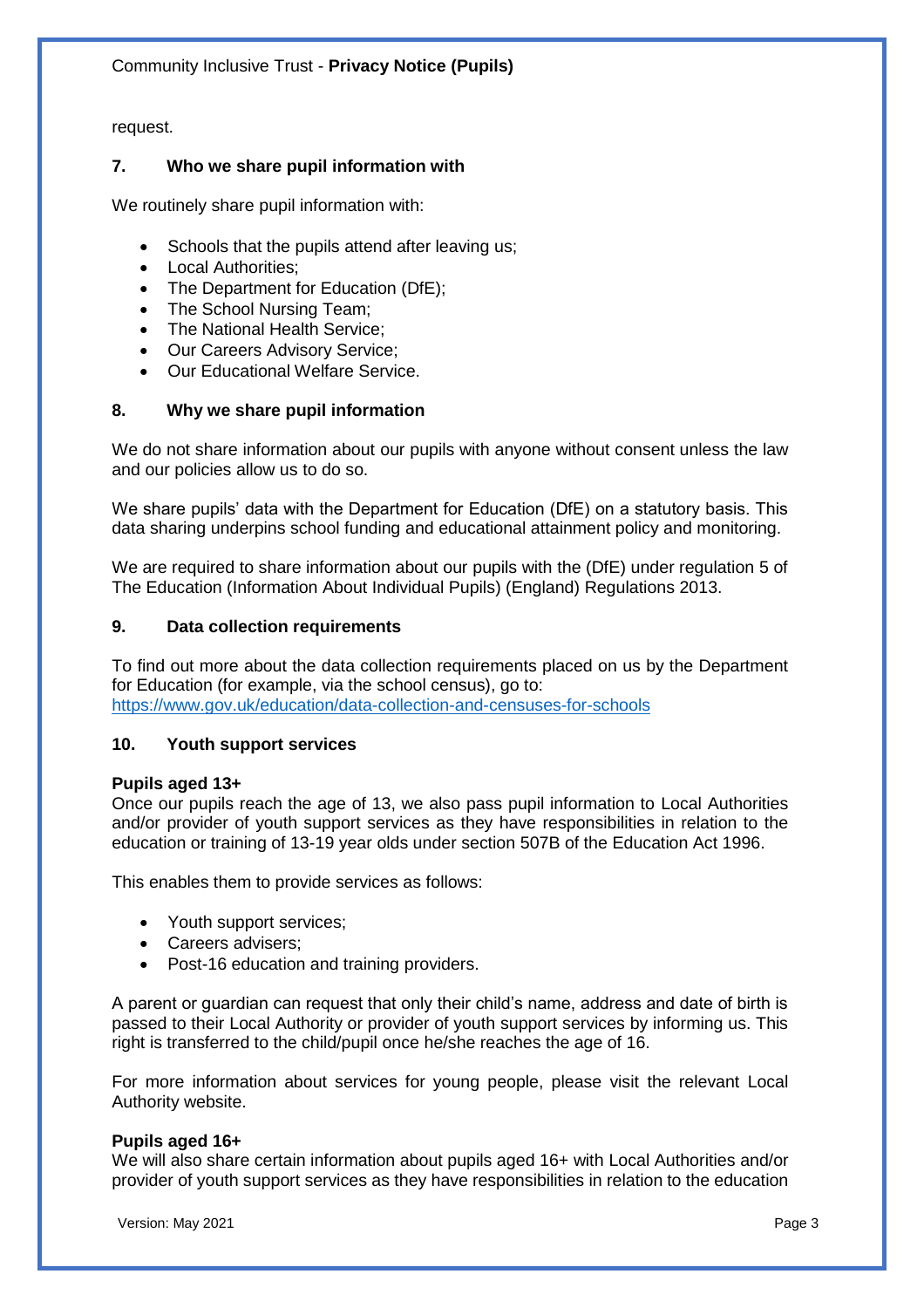or training of 13-19 year olds under section 507B of the Education Act 1996.

This enables them to provide services as follows:

- Post-16 education and training providers;
- Youth support services;
- Careers advisers.

For more information about services for young people, please visit the relevant Local Authority website.

#### **11. The National Pupil Database (NPD)**

The NPD is owned and managed by the Department for Education and contains information about pupils in schools in England. It provides invaluable evidence on educational performance to inform independent research, as well as studies commissioned by the Department. It is held in electronic format for statistical purposes. This information is securely collected from a range of sources including schools, Local Authorities and awarding bodies.

We are required by law to provide information about our pupils to the DfE as part of statutory data collections such as the school census. Some of this information is then stored in the NPD. The law that allows this is the Education (Information About Individual Pupils) (England) Regulations 2013.

To find out more about the NPD, go to:

[https://www.gov.uk/government/publications/national-pupil-database-user-guide-and](https://www.gov.uk/government/publications/national-pupil-database-user-guide-and-supporting-information)[supporting-information](https://www.gov.uk/government/publications/national-pupil-database-user-guide-and-supporting-information)

The Department may share information about our pupils from the NPD with third parties who promote the education or well-being of children in England by:

- Conducting research or analysis;
- Producing statistics:
- Providing information, advice or guidance.

The Department has robust processes in place to ensure the confidentiality of our data is maintained and there are stringent controls in place regarding access and use of the data. Decisions on whether the DfE releases data to third parties are subject to a strict approval process and based on a detailed assessment of:

- Who is requesting the data;
- The purpose for which it is required;
- The level and sensitivity of data requested: and
- The arrangements in place to store and handle the data.

To be granted access to pupil information, organisations must comply with strict terms and conditions covering the confidentiality and handling of the data, security arrangements and retention and use of the data.

For more information about the Department's data sharing process, please visit: <https://www.gov.uk/data-protection-how-we-collect-and-share-research-data>

For information about which organisations the Department has provided pupil information,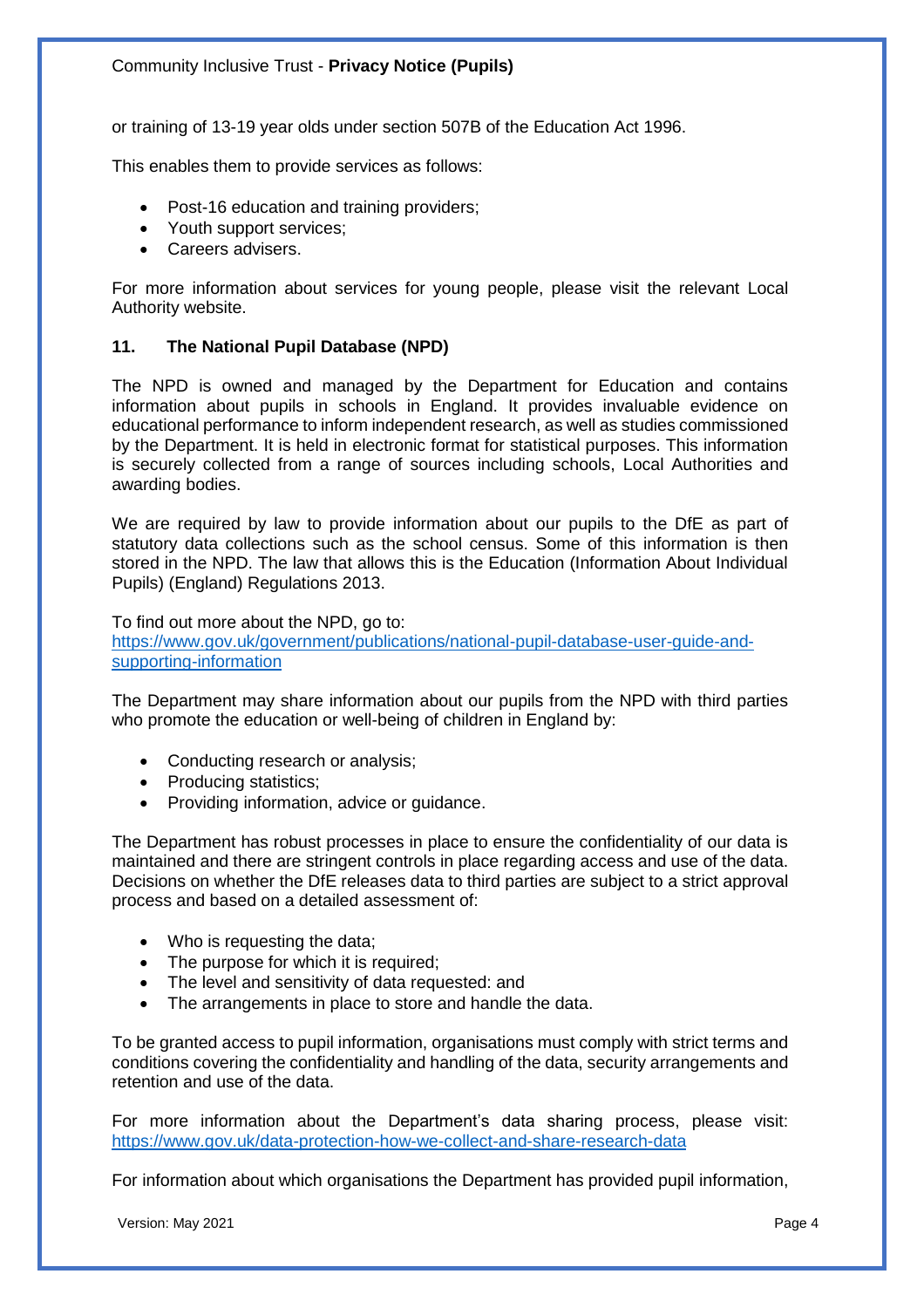(and for which project), please visit the following website: <https://www.gov.uk/government/publications/national-pupil-database-requests-received>

To contact the DfE:<https://www.gov.uk/contact-dfe>

#### **12. CCTV in school**

CCTV systems are installed (both internally and externally) in premises for the purpose of enhancing security of the building and its associated equipment, as well as creating a mindfulness among the occupants, at any one time, that a surveillance security system is in operation within and/or in the external environs of the premises during both the daylight and night hours each day. The systems comprise of a number of fixed and dome cameras with some having sound recording capability. CCTV surveillance at the School/ETB is intended for the purposes of:

- Protecting the school buildings and school assets, both during and after school hours;
- Promoting the health and safety of staff, pupils and visitors;
- Preventing bullying;
- Reducing the incidence of crime and anti-social behaviour (including theft and vandalism);
- Supporting the Trust in a bid to deter and detect crime;
- Assisting in identifying, apprehending and prosecuting offenders; and
- Ensuring that the school rules are respected so that the school can be properly managed.

#### **13. Photographing and Naming of Students in relation to Marketing and Publicity – Data Protection Act Update (GDPR) – May 2018**

To celebrate the achievements of our students we would like to display photographs and information about the wide range of activities with which our students are involved. This may range from academic achievement and exam success to photos of students participating in trips and extra-curricular events. This is to recognise their personal success, generate enthusiasm and to inspire current and future generations of students. These displays may be internal on notice boards, the school newsletter, the school brochure or externally on the school website and school social media accounts or in the local and national media by way of photographs, names and interviews.

Please look carefully through all the consent permissions listed and circle Yes or No to all the boxes. A record of your responses will be collated and stored in school.

Please understand that permissions below ONLY relate to marketing and publicity at the school and the Community Inclusive Trust. There will be educational instances where your child may be recorded (as part of certain subject syllabi) and photos taken and stored on internal IT systems which are an essential part of the school's day to day functions. You may not have the option to opt out of these occurrences.

Even after giving permission via this letter, at any point in the future you have the right to withdraw consent for any of the permissions given. Please contact us via [enquiries@citacademies.co.uk](mailto:enquiries@citacademies.co.uk)

If you have any queries in relation to this letter then please contact Mr T Booth as the Trust's Data Protection Officer at the email address above.